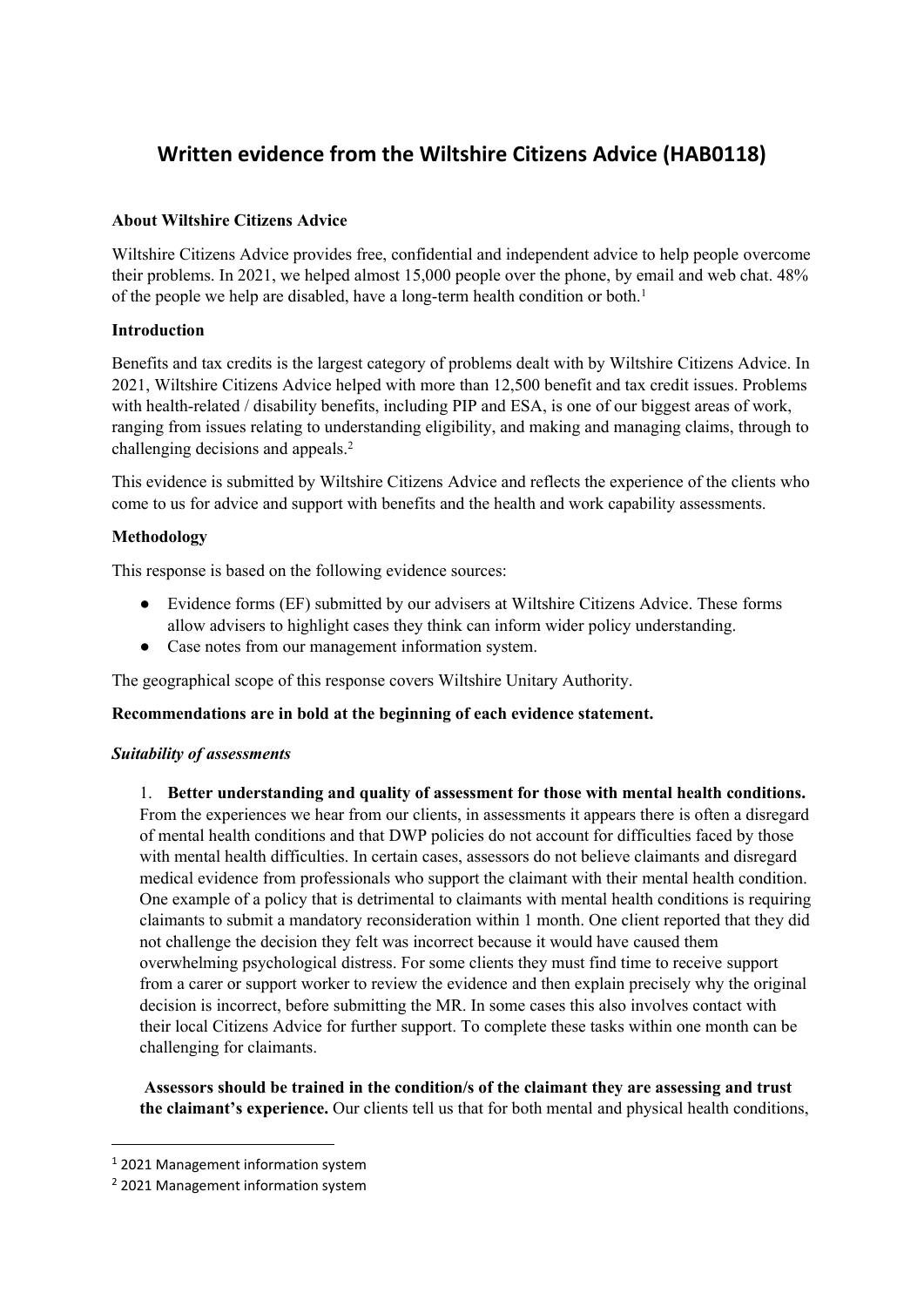assessors are not necessarily medically trained in a claimant's conditions. This can lead to incorrect assessments of the effect of a claimant's condition on their life. For example, one client told us that the assessor had stated the client's mental health issues were not as bad as losing a leg, which is an inappropriate comparison to make and lacks understanding of the effect of mental health conditions. Claimants are sometimes disbelieved when explaining their experience of their conditions and the assessor does not always explore the claimant's disability or health condition enough, leading to inaccurate assessments. For example, an assessor assumed that a claimant's ability to drive meant they had sufficient dexterity and adequate movement in their whole body.

**Assessors should ensure they consider any aids used or circumstances in which a claimant completes an activity.** For example, one claimant was awarded 0 points on their PIP assessment, even though their eye test was only performed with their glasses on which are specially adapted to help with double vision. Additionally, a client was assessed as able to walk half a mile even though they need to take frequent breaks.

**Assessors should treat medical evidence with more importance.** In some cases, where medical evidence has been submitted in support of the claimant's application, it seems this evidence has been disregarded in favour of the assessor's own assessment/views to the contrary. For example, a claimant had a very clear supporting letter from a community psychiatric nurse (CPN) outlining areas of support needed by the claimant. In the decision letter the assessor concluded that, because the client was not on medication for one of their conditions and did not have a formal diagnosis of the other, they should be awarded 0 points. The CPN had stated that both of these conditions were symptoms of the claimant's mental health issues.

**Assessors should ensure accuracy of reports.** Some of our clients have received reports which they state are inaccurate representations of their medical assessment. For example, one claimant received a report which stated that they had been observed to stand up from a chair even though they had not sat down during the medical assessment and are unable to sit due to pain. Another claimant stated their answers were used in the wrong context. For example, when asked where the closest bus stop was located the claimant stated the location, but in the report this was interpreted as the claimant being able to walk to this location.

**The input of carers, support workers, partners etc. should be welcomed and inform the assessor's decision.** We have seen cases of carers, support workers or partners requests to participate in discussions being refused. For example, a claimant had requested in advance that their care coordinator be present on the assessment call for PIP. At the time of the assessment, the PIP assessor did not understand/allow this. The claimant's partner tried to explain the request but the assessor refused to talk to the partner without written consent.

**Claimants should be able to easily have a home visit where this is the best for the claimant, and this should not cause the claimant difficulties.** Some of our clients have had difficulty in requesting or being allowed a home visit, including where GP evidence has been submitted. For example, one claimant had previously had home visits for medical assessments and their GP had provided information for this. However, they received a letter for an appointment at an assessment centre. When they disputed this, they were told to go back to their GP and ask the GP to email the evidence even though this should be done by the assessment provider.

- 2. No comments.
- 3. **There should be additional descriptors for Long Covid.**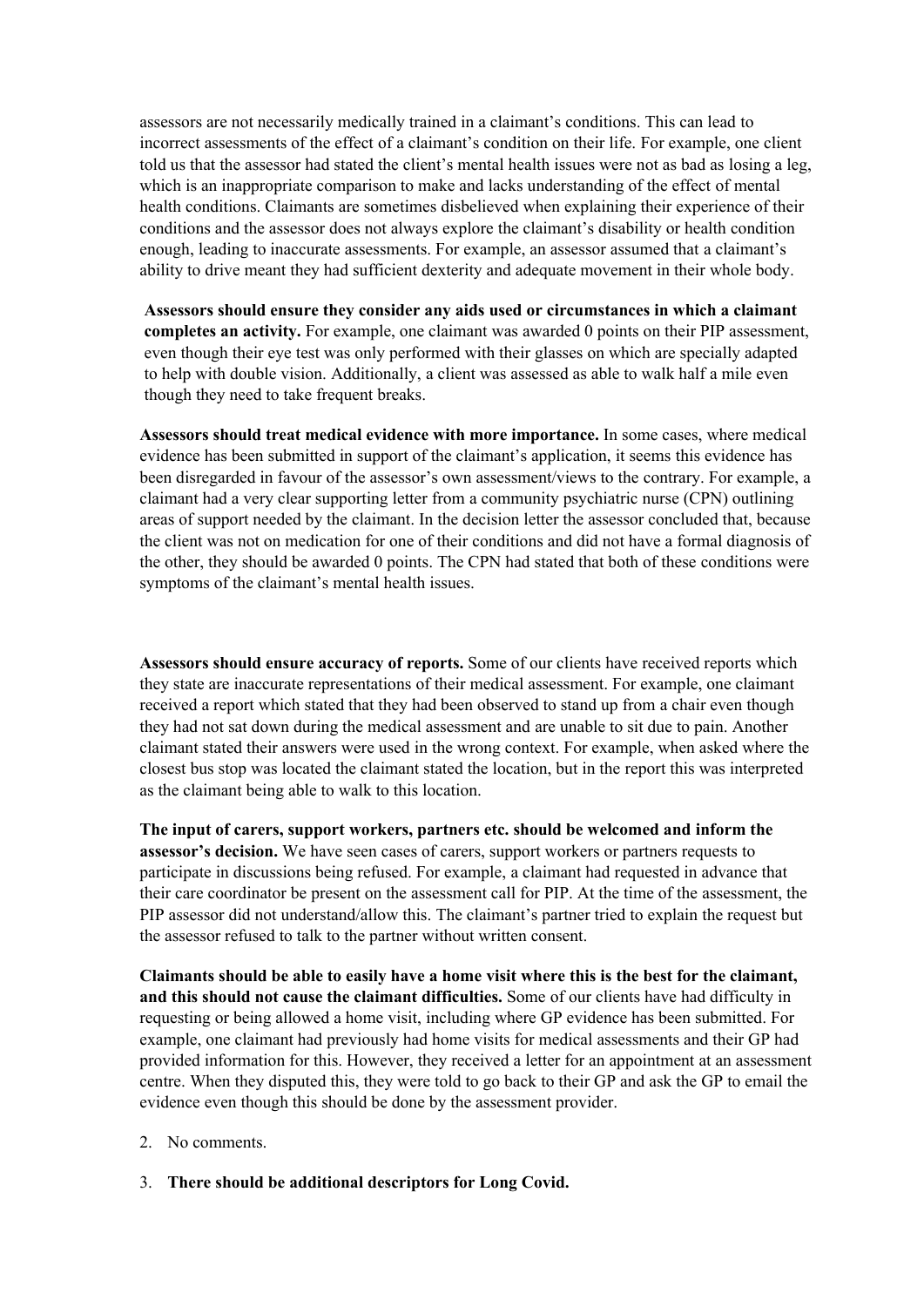**More explanation should be given on the PIP form to give claimants more information on what they are scored on.** There is no longer a question about any aids needed by the claimant, despite the descriptors scoring clients according to the use of aids.

**PIP descriptors need to be made adequate for mental health issues.** Our clients find that currently the PIP descriptors do not readily fit claimants with mental health issues. These claimants are often very ill but it is hard to describe their condition within the criteria.

**It should be easier for claimants with less well-defined conditions to be awarded PIP.** For example, one claimant had ME but this was not recognized as a condition eligible for daily living component. The MR denial mentioned that the claimant was not seeking treatment but there is no treatment available. It appears the assessment does not make allowances that there are 'good' days and 'bad' days for these types of conditions.

**Broader circumstances need to be considered when awarding points.** Some clients we have supported have been awarded zero points for certain descriptors despite never carrying out the activity. For example, one claimant was unable to learn how to operate a washing machine but took their clothes to a launderette where someone would do their washing for them. The client scored 0 points for this descriptor. Another client was awarded 0 points for route planning because they cannot go out and so do not need to plan a route.

4. **The descriptors for ESA/UC should be updated and clarified.** For our clients, some questions are ambiguous, such as question 39 regarding putting something in a 'top pocket of a coat or jacket'. This does not specify the height of the pocket or the distance the arm/hand must move in order to do this, so some claimants will interpret this differently to others. Other descriptors do not adequately assess a claimant's ability to do certain jobs. For example, factory jobs could require repetitive lifting but there is not a question in section 4 which asks how many times a claimant can do a certain picking up/moving things task. It also does not mention whether claimants should be able to do this easily or pain free, which would affect their ability to work in jobs requiring this task. Some do not consider more modern technology, such as question 68, 'Can you learn how to do an everyday task such as setting an alarm clock?'. Many people use their phones as alarms now which are different to standard alarm clocks and have more options.

**The discrepancies between LCW and LCWRA descriptors should be evaluated.** There are discrepancies between 15 points awarded on the LCW and LCWRA descriptors, specifically those in LCW but not in LCWRA. For example, question 5(b) and 6(b) are in the LCW descriptors but not the LCWRA descriptors.

5. No comments.

6. **DWP decision makers and assessors should rely more on medical evidence.** Our advisers have seen numerous examples, such as the one outlined in response to question 1, where assessors have awarded the claimant 0 points in contradiction to medical evidence provided. It appears the medical evidence is ignored, or the assessor has determined that the medical evidence is not relevant for most of the time. This is especially true for claimants with mental health conditions. For example, one claimant had a PIP interview which focused on physical issues. In the assessment report their mental health condition was dismissed as having little impact on the claimant and all the medical evidence was dismissed as not being relevant for the majority of the time.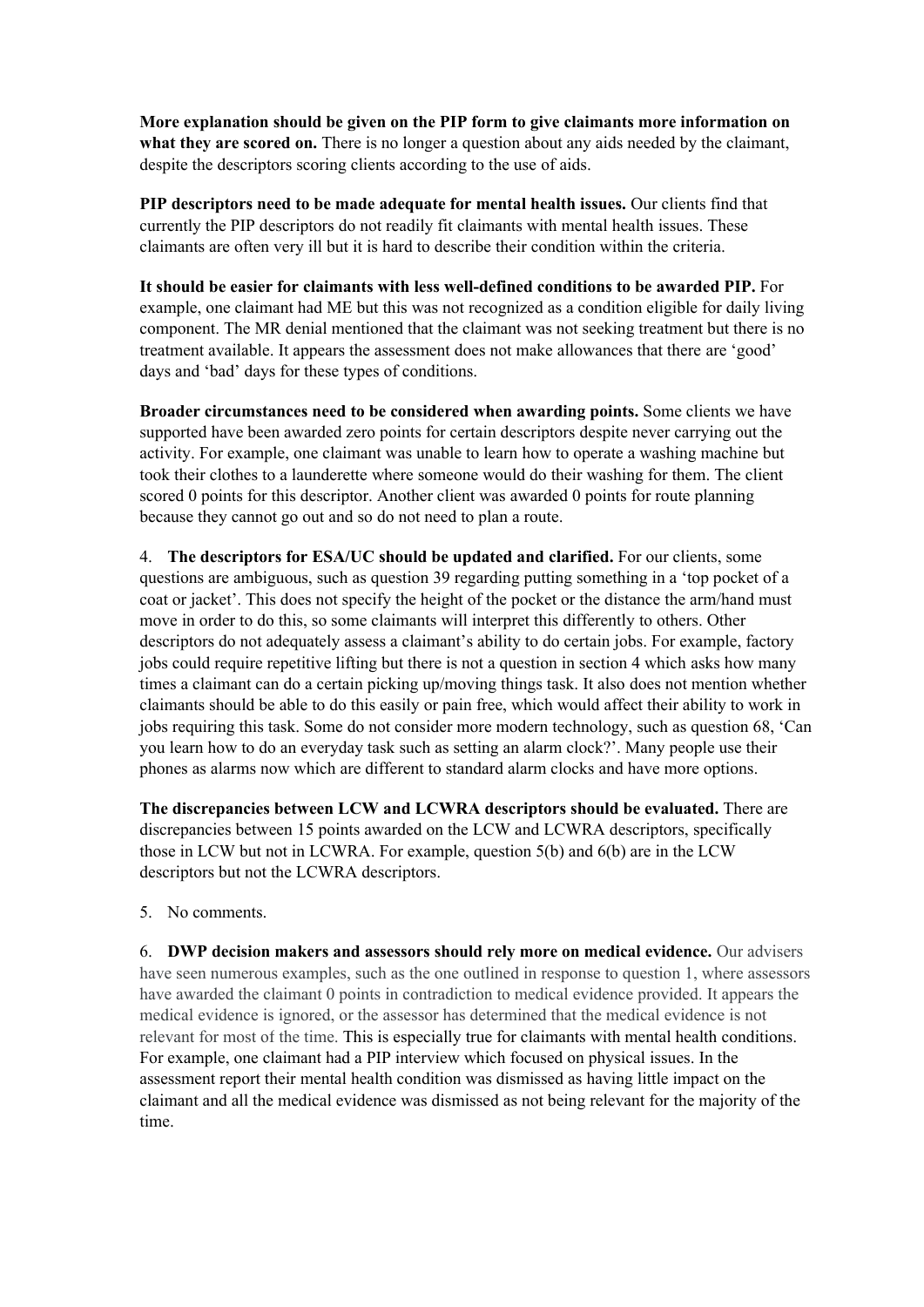7. **Better service and administration should be given to claimants during the first stages of the process, to prevent claimants having to go to Tribunal to receive a correct award.** From our experience supporting clients, in some cases poor service and administration mean that claimants have to take the decision to Tribunal to get their entitlement. One client stated the assessor did not ask fully or take full account of their disabilities and this was reflected in their assessment report which awarded them 0 points on both daily living and mobility. At Tribunal 2 years previously, the claimant was awarded higher mobility and standard living, and the claimant may have to go through the Tribunal process again.

8. **If DWP combine assessments, they would need to decide clearly what they are assessing and make this clear in the form to the claimant.** From our experience supporting clients, it would be necessary to clearly label and explain the form and assessment to the client, especially whether they are being assessed on ability to work or ability to do daily activities.

**Benefit departments should share information with other departments, including other benefit departments.** Even if the assessments were not combined, from the experiences of our clients it appears that improved communication is needed between benefit departments so that claimants do not need to inform multiple DWP departments of a change in circumstance. Claimants may not be aware they need to do this. For example, one client informed Universal Credit of their change of address but did not realise that this information would not be shared with PIP. Subsequently their PIP was stopped and they had to reapply and lost out on income while awaiting an assessment. The Tell Us Once service can be used to inform multiple government agencies of a death, so it would be beneficial to have a similar service to report change of circumstances.

#### 9. No comments.

10. **Claimants should be given greater control over how they receive their assessment.** Some of our clients found they were more comfortable doing a telephone assessment because they were in their own home environment. However, for other clients an in-person assessment is better because their condition is difficult to properly present with a telephone assessment and, if required, claimants cannot be physically examined via a phone assessment. Additionally, claimants' requests should be respected and allowed where reasonable because it can be detrimental for the assessment if these requests are ignored. For example, one client with a mental health condition requested that the PIP assessor not call from a withheld number and was assured the assessor would call from a dummy number. However, the assessor called from a withheld number and then insisted the interview went ahead even though the claimant was now paranoid.

**Assessors should understand how different assessment types affect claimant responses and how well they can assess the claimant.** During the increase in phone assessments during the pandemic, some of our clients felt that assessors based their assessment on how the client sounded on the phone without fully considering the client's environment and other factors. For example, one client was moving from DLA to PIP and had a telephone assessment due to the pandemic. They had been at home due to Covid-19 and so had not experienced situations which made them feel overwhelmed. The claimant was awarded 0 points and the assessor stated that what was presented on the PIP form did not seem consistent with the evidence presented at assessment. Lots of medical and educational documents were provided by the client but they felt the decision maker had ignored these.

#### 11. No comments.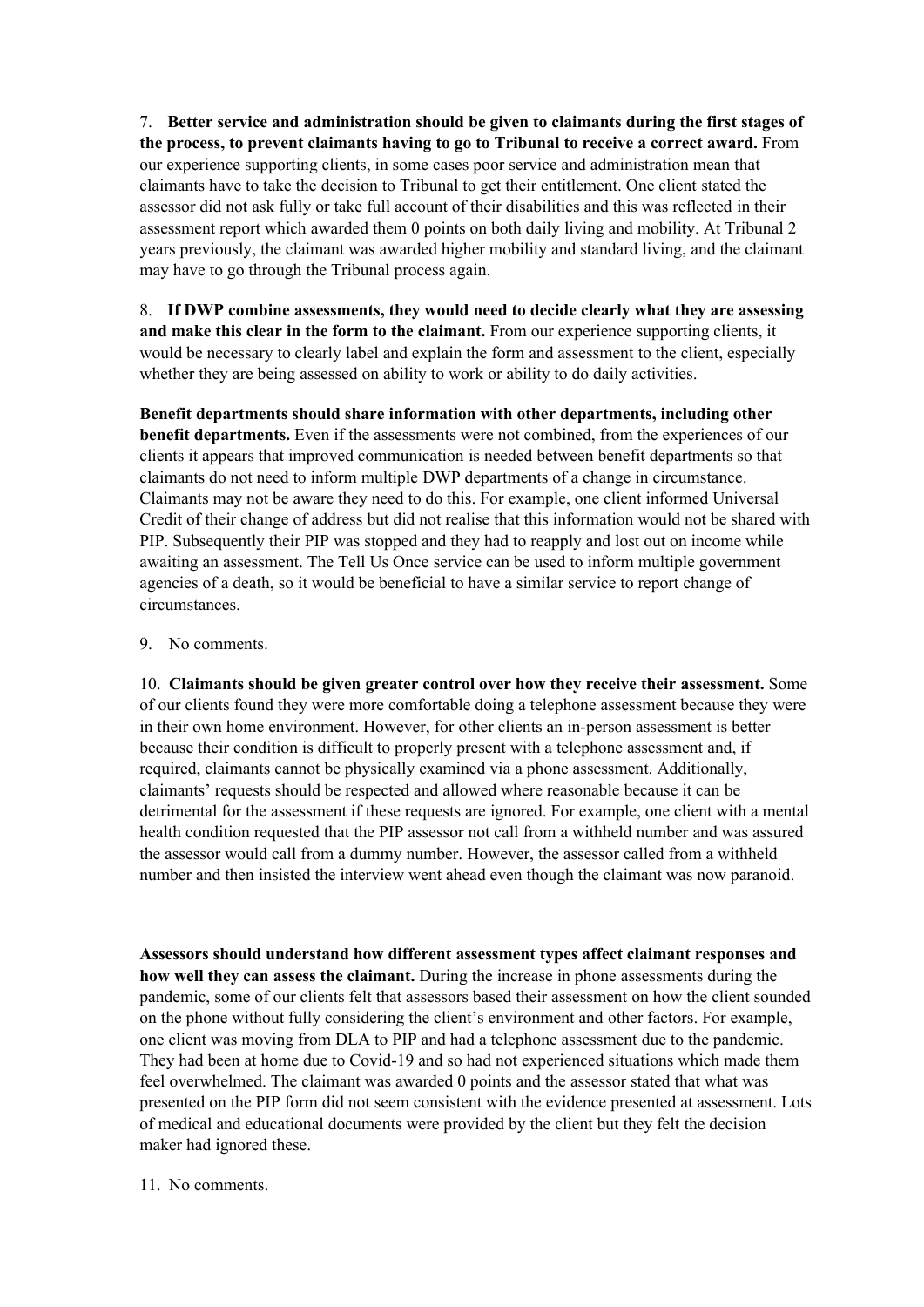12. **There should be a dedicated phone line to UC, ESA and PIP for third parties who are supporting clients.** From the experience of our advisors, it appears that escalation routes locally are not always adequate and calls often go unanswered.

**Supporting persons should be able to use implicit consent to talk to DWP on the claimant's behalf.** Our advisors struggle to effectively help claimants if they cannot speak to DWP about their issues.

**More flexibility should be given to claimants who are unable to submit their application or MR before the deadline.** Due to postal delays, a number of our clients have sent off their applications before the deadline but they have not been accepted because the form arrived after the deadline. Additionally, one client's support worker made a request for an extension to an MR deadline but this was refused, despite the claimant having a disadvantage due to their disabilities.

#### *The impact of assessment/application on claimants*

13. **Reduce the time taken for the complete process.** The wait to receive the decision of entitlement to health-related benefits can cause financial difficulties. One client had been waiting 6 months for a PIP assessment and so was not receiving their PIP entitlement within this time. The client had multiple health conditions which had worsened and they were struggling to manage with their only income from ESA.

**Claimants with disabilities and long-term health conditions which will not improve should not be required to go through repeat assessments/reassessments.** We see clients that have had to attend reassessments for their health-related benefits or when moving from DLA to PIP, despite not having a change in their health circumstances. This has resulted in loss or reduction of awards for some claimants. This can cause stress and even affect their personal relationships. For one client, their condition had not changed since their last PIP award but they were awarded 0 points at the latest assessment. They lost their PIP and full Council Tax Reduction which caused financial issues. The client's relationship with their partner then broke down, which they put down to the stress of the assessment and resulting financial strains.

**Claimants' experiences should be respected and believed.** Our clients report that they feel their experience of their condition is frequently not trusted by assessors. As explained in point 1 above, claimants can face disbelief from assessors when explaining their experience of their conditions. Additionally, medical evidence submitted by claimants is sometimes ignored by assessors. This can be detrimental to claimants' health, particularly their mental health. For example, one client received a reduced PIP award on reassessment and they were stressed and anxious that the assessor did not believe their mental health condition. They also felt that the medical evidence from their mental health team was dismissed. This led them to become concerned that they were wasting their mental health team's time and that their condition was not severe, despite this not being the case. Subsequently, the client had to be visited more frequently by their mental health team due to increased stress.

**It should be easier for claimants to check the progress of their claim, especially for ESA.** Clients say they find it difficult to get through on phone lines to check the progress of their claim. This is particularly difficult for those wanting to check their ESA claim progress.

**Decision letters should be of a higher quality and more accurate and appropriate to the claimant.** We have supported clients who report that their decision letters and assessment reports do not reflect accurately what happened at their medical assessment and in some cases contain information not relevant to the client. Additionally, there appear to be cases where stock phrases